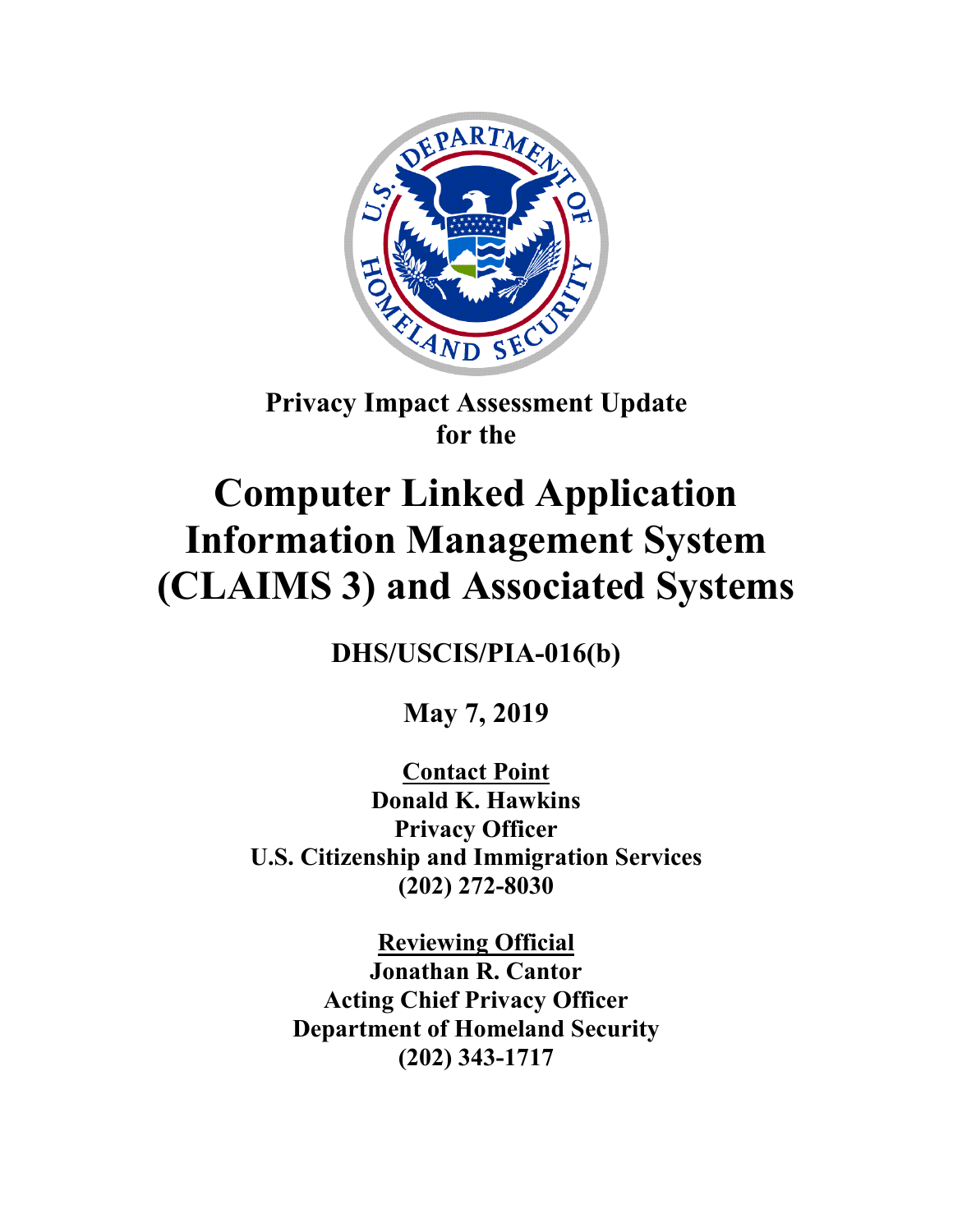

# **Abstract**

U.S. Citizenship and Immigration Services (USCIS) oversees lawful immigration to the United States and is responsible for processing petitions, applications, and other requests for immigration benefits and requests. USCIS uses the Computer Linked Application Information Management System (CLAIMS 3) and associated systems to manage the adjudication process for most domestically-filed immigration benefit filings with the exception of naturalization, intercountry adoption, and certain requests for asylum and refugee status. USCIS is now updating this PIA to provide notice of system changes in support of the USCIS eProcessing initiative. Upon publication of this PIA, CLAIMS 3 will (1) support the acceptance of certain electronically filed immigration benefits; (2) include a new icon enabling users to retrieve and view immigration content in support of the benefit adjudication; and, (3) communicate with RAILS (not an acronym) to identify the location of the immigration file. This PIA update evaluates the privacy risks and mitigations associated with these updates including the collection, use, and maintenance of personally identifiable information (PII).

## **Overview**

 $\overline{a}$ 

USCIS receives and adjudicates petitions, applications, and other requests (hereinafter referred to as "immigration related requests") for many United States immigration benefits and requests. Historically, USCIS used CLAIMS 3 to process many paper-based, immigration benefit filings with the exception of naturalization, intercountry adoption, and certain requests<sup>[1](#page-1-0)</sup> for asylum and refugee status. CLAIMS 3 is the case management system that supports the maintenance and tracking of officer casework documentation for many immigration related requests. CLAIMS 3 functionalities include tracking the adjudication performed by USCIS personnel, archiving, card production, case history, case transfer, on-demand reports, electronic file tracking, image capture, production statistics, and status updates.

As described in the DHS/USCIS/PIA-061 Benefit Request Intake Process,<sup>[2](#page-1-1)</sup> in order to initiate the immigration related request process, a requestor may complete an immigration related request form by paper or file the form electronically (if available); both methods collect the same information and payment fee. At the time of publication of both DHS/USCIS/PIA-016(a) and DHS/USCIS/PIA-061, CLAIMS 3 only supported the intake and processing of paper-filed

<span id="page-1-0"></span><sup>&</sup>lt;sup>1</sup> The "certain requests" for refugee and asylum benefits include the "follow to join" petition (Form I-730). "Follow to join" is an option offered to family members of the principal beneficiaries of approved asylum and refugee status. Immediate family members (spouses and children under the age of 21) may qualify for derivative status. An individual who entered the United States and was granted asylum/refugee status within the past two years may petition to have his or her spouse and/or unmarried children "follow-to-join" him or her in the United Sates and obtain derivative status. The derivatives may be in the United States or outside the United States.

<span id="page-1-1"></span><sup>2</sup> *See* DHS/PIA/USCIS-061 Benefit Request Intake Process, *available at* [www.dhs.gov/privacy.](http://www.dhs.gov/privacy)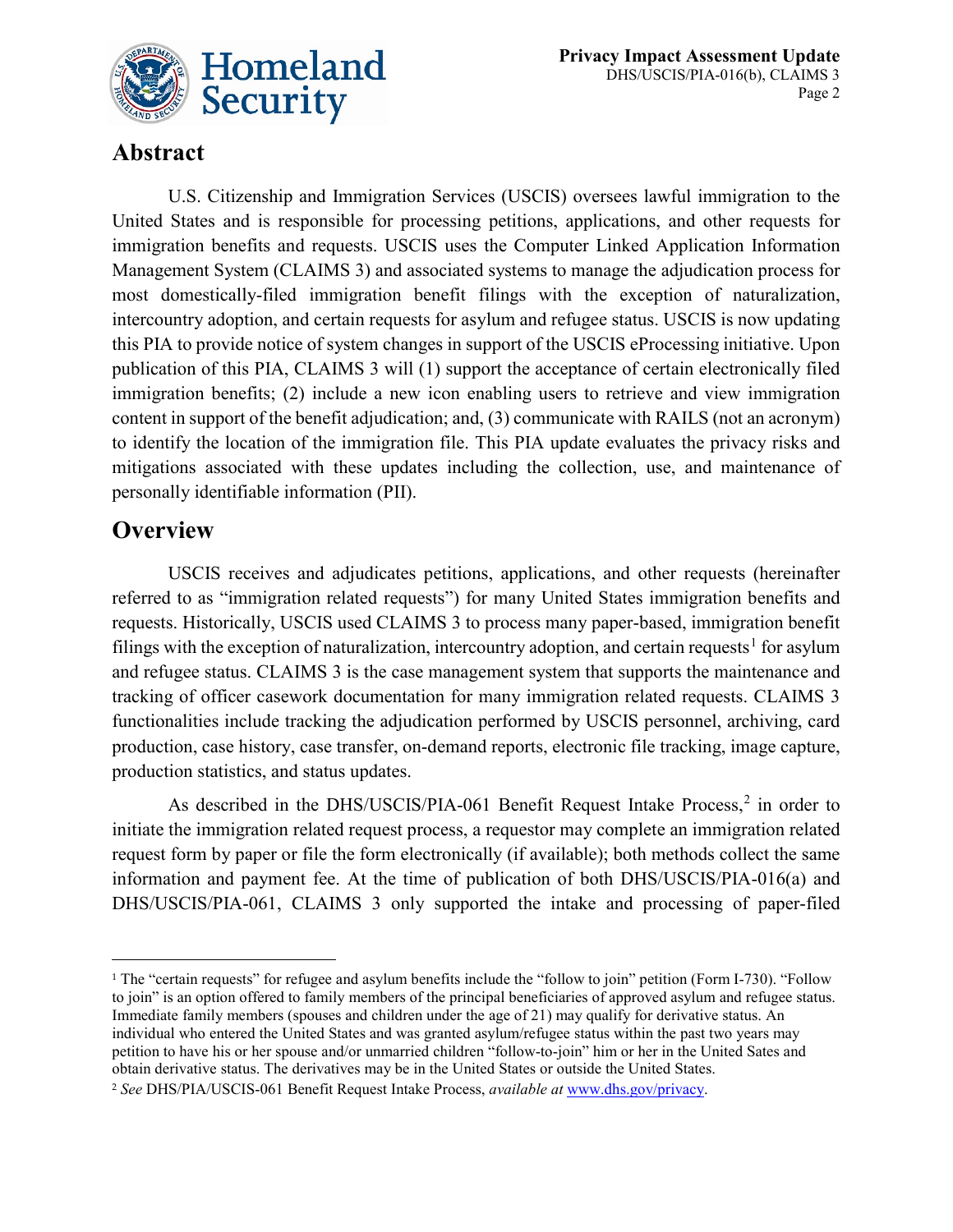

immigration related requests.<sup>[3](#page-2-0)</sup> To support the paper processing of an immigration related request in CLAIMS 3, a requestor (or his or her legal representative) was instructed to a mail completed paper-based form, supporting documents, and the applicable fee payment or fee waiver to a USCIS Service Center, the National Benefits Center, or to a USCIS Lockbox.

Upon receipt, USCIS preliminarily reviewed the form for completeness, assigned the benefit requestor an Alien Number (A-Number) or matched the request with an existing A-Number (if applicable), assigned the application a Receipt Number, and forwarded the benefit request form, to be consolidated in the Alien File (A-File) or Receipt File, to the appropriate USCIS office for adjudication. After preliminary review, USCIS personnel manually entered relevant and necessary information from the paper benefit request form into CLAIMS 3. As part of the adjudication process, USCIS personnel reviewed all case-related information provided by the immigration related requestor or his or her representative, including supplementary evidence and review the A-File (if available) to verify the identity and eligibility of the requestor, completed all necessary screening, and conducted interviews (as necessary) to make a final determination on the immigration related request (e.g., grant, deny, revoke).

# **Reason for the PIA Update**

USCIS launched the eProcessing initiative to eliminate the creation of new paper immigration records.<sup>[4](#page-2-1)</sup> USCIS is moving from a traditional paper-based environment to a digital environment in which the immigration related request filing, adjudication, and communication are all electronic. As USCIS moves towards a digital environment, USCIS is fundamentally shifting its immigration records management processes and technologies. USCIS has historically used large systems with siloed operational functions to perform its case management needs. As part of the eProcessing initiative, USCIS plans to leverage and integrate existing operational systems with new services in an effort to enhance the processing of electronically filed immigration related request forms. USCIS updated CLAIMS 3 to support the case management functions of certain electronically filed applications.<sup>[5](#page-2-2)</sup>

USCIS has made several updates to CLAIMS 3 since the publication of DHS/USCIS/PIA-016(a). Upon publication of this PIA, CLAIMS 3 will interface with the following systems:

(1) myUSCIS Account Experience to receive certain electronically filed immigration benefit and request forms for adjudication;<sup>[6](#page-2-3)</sup>

 $\overline{a}$ 

<span id="page-2-0"></span><sup>3</sup> *See* DHS/PIA/USCIS-016(a) Computer Linked Application Information System and Associated Systems (CLAIMS 3), *available at* [www.dhs.gov/privacy.](http://www.dhs.gov/privacy)

<span id="page-2-1"></span><sup>4</sup> Immigration files currently in paper form will remain as such until an individual affirmatively requests an additional benefit or until the record is otherwise used in an administrative context.

<span id="page-2-2"></span><sup>5</sup> Please see the CLAIMS 3 PIA Appendix A for a list of forms.

<span id="page-2-3"></span><sup>6</sup> *See* DHS/USCIS/PIA-071 myUSCIS Account Experience, *available at* [www.dhs.gov/privacy.](http://www.dhs.gov/privacy)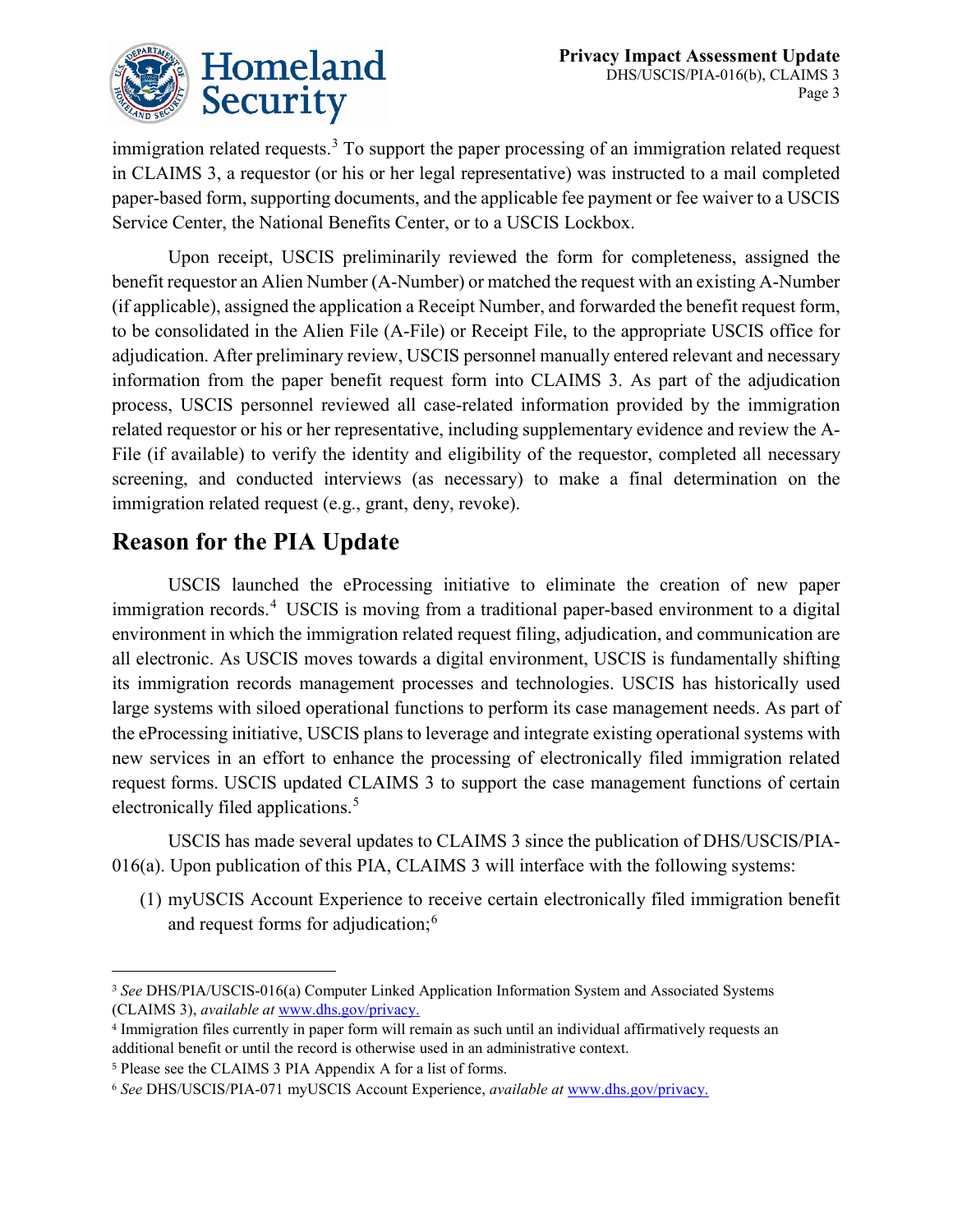- (2) STACKS to retrieve case-specific immigration-related content maintained in Content Management System (CMS);<sup>[7](#page-3-0)</sup> and
- (3) RAILS to retrieve the immigration file location(s). $8$

All USCIS systems exchange information through various data streaming services.<sup>[9](#page-3-2)</sup> The data streaming services are a combination of data delivery tools and connections to facilitate the seamless communication between different USCIS systems. CLAIMS 3 does not directly connect to any of these new systems, but relies on the data streaming services to share information. USCIS uses data streaming services to integrate existing systems with new applications and support services. The integration with these data streaming services allows CLAIMS 3 to share and receive information from other systems without adversely impacting the availability of CLAIMS 3.

## **myUSCIS**

 $\overline{a}$ 

USCIS offers individuals two options for filing immigration request forms with USCIS – online and by mail (paper). USCIS established the myUSCIS Account Experience to offer customers an authenticated online account to securely engage with USCIS. Individuals seeking access to myUSCIS Account Experience are first required to create an account to access and use the services offered by the online portal. Once an account is created, individuals are able to file benefit and other immigration related requests electronically, check the status of pending cases, store supplemental evidence, as well as receive notices from USCIS, and communicate casespecific inquiries with USCIS.

myUSCIS Account Experience allows certain benefit and other immigration related request forms and service types to be electronically completed and filed by requestors and/or legal representatives .<sup>[10](#page-3-3)</sup> The electronic filing component of myUSCIS Account Experience offers an interactive tool that assists individuals (immigration related requestors and/or legal representatives) with completing certain immigration benefit and other request forms or certain fee payments. The electronic benefit request forms collect the same information as the corresponding paper forms. Once the request form is completed, myUSCIS prompts the individual to review and sign the benefit request form, as well as pay the associated filing fees before final submission.<sup>[11](#page-3-4)</sup>

<span id="page-3-0"></span><sup>7</sup> *See* DHS/USCIS/PIA-079 CMS, *available at* [www.dhs.gov/privacy.](http://www.dhs.gov/privacy)

<span id="page-3-1"></span><sup>8</sup> *See* DHS/USCIS/PIA-075 RAILS, *available at* [www.dhs.gov/privacy.](http://www.dhs.gov/privacy)

<span id="page-3-2"></span><sup>9</sup> *See* DHS/USCIS/PIA-008 Enterprise Service Bus (ESB) and the DHS/USCIS/PIA-078 Data Streaming Services PIA, *available at* [www.dhs.gov/privacy.](http://www.dhs.gov/privacy)

<span id="page-3-3"></span><sup>&</sup>lt;sup>10</sup> See Appendix B to DHS/USCIS/PIA-071 myUSCIS Account Experience to view the list of electronically available forms.

<span id="page-3-4"></span><sup>&</sup>lt;sup>11</sup> Payment information is collected by the Department of Treasury's Pay.gov system (see Financial Management Service (FMS) PIA and Revenue Collection Records – Treasury/FMS.017 SORN, 68 FR 5691).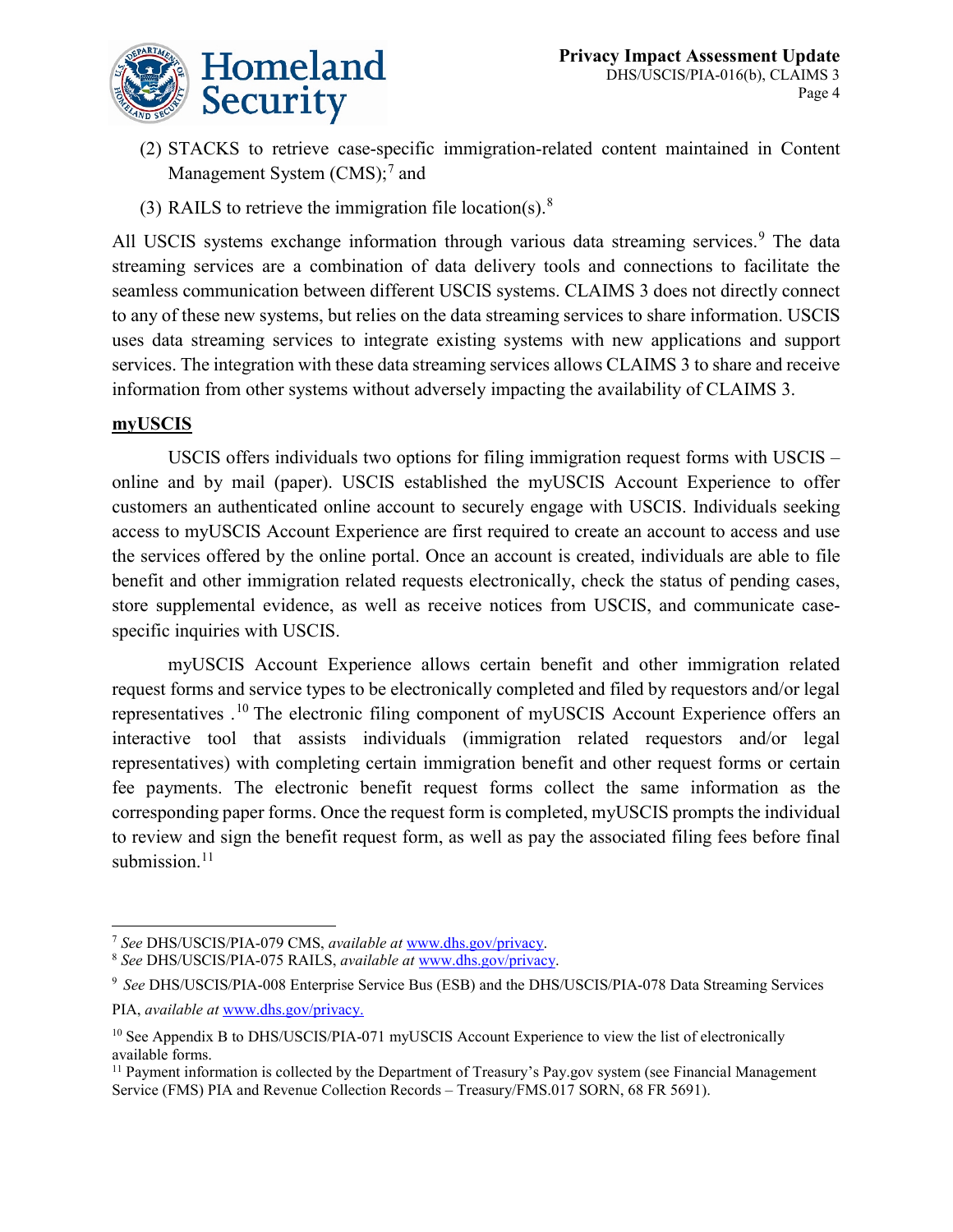

Once the form is officially submitted to USCIS, myUSCIS sends the immigration related request form to the appropriate case management system for receipt and adjudication. Initially, myUSCIS sent electronically filed request forms to USCIS Electronic Immigration System (USCIS ELIS) for adjudication.<sup>[12](#page-4-0)</sup> However, instead of consolidating all electronic filings into one system, USCIS has focused resources on enhancing previously used systems for various benefit types (e.g., asylum, employment based, and naturalization filings) to support the electronic processing of immigration benefit request forms.

Depending on the immigration related request form type, myUSCIS sends the filing to the respective case management system. USCIS is establishing communication between myUSCIS and CLAIMS 3 via Kafka for receipt and adjudication purposes. Certain key data elements from the form are automatically transferred to and populated within CLAIMS 3, while the full online submission, including the form and any supporting evidence, is retained in CMS. USCIS adjudicators continue to use CLAIMS 3 as outlined in DHS/USCIS/PIA-016(a).

## **STACKS**

As described above, CMS retains a copy of the full immigration related request filing submitted by the requestor using myUSCIS. However, USCIS is also enhancing CLAIMS 3 by creating an icon enabling direct access to STACKS. STACKS is the user interface that allows users to view the immigration related request form, evidence, and other case content that is received via myUSCIS and stored in CMS. Only cases that are submitted to USCIS via myUSCIS Account Experience have the STACKS icon within CLAIMS 3. When users click this icon, the relevant case-related information (including a copy of the request form in its entirety as well as all associated supporting evidence and documentation) open in STACKS. This direct access provides easy access to relevant content without the USCIS user needing to separately access another system or file in support of the adjudication process.

## **RAILS**

 $\overline{a}$ 

USCIS used legacy National File Tracking System (NFTS) to locate an immigration file within an office and track the movement of files between offices. CLAIMS 3 previously connected to NFTS via Enterprise Service Bus (ESB). USCIS replaced NFTS with a modernized version, known as RAILS, which continues to serve as an automated file tracking system to maintain an accurate file inventory and track the location of paper and electronic immigration files. CLAIMS 3 exchanges information with RAILS via the ESB 2. Through ESB 2, RAILS obtains limited information from CLAIMS 3 pertaining to the subject of the record, the system user, and the location of electronic and paper immigration files in order to track the current locations of immigration files. RAILS shares the location and creation of paper and electronic immigration files with CLAIMS 3.

<span id="page-4-0"></span><sup>12</sup> *See* DHS/USCIS/PIA-056 USCIS ELIS, *available at* [www.dhs.gov/privacy](http://www.dhs.gov/privacy)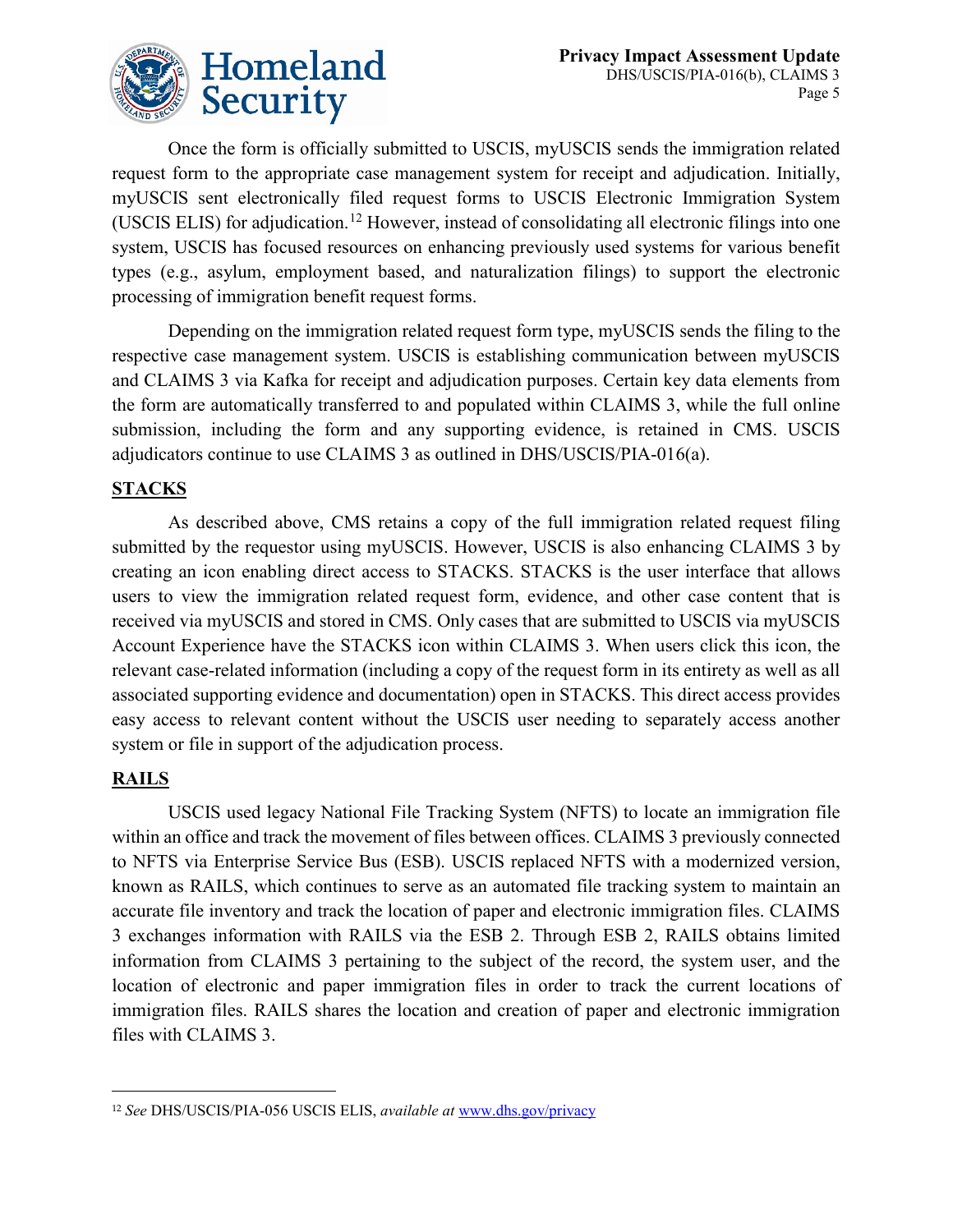

# **Privacy Impact Analysis**

## **Authorities and Other Requirements**

The legal authority to collect and use information, including Social Security number (SSN), does not change with this update. Section 103 of the Immigration and Nationality Act (INA) provides the legal authority for the administration and adjudication of immigration and nonimmigration benefits. $^{13}$  $^{13}$  $^{13}$ 

The collection, use, maintenance, and dissemination of information are covered under the following system of records notices (SORN):

- Alien File, Index, and National File Tracking System<sup>[14](#page-5-1)</sup> covers the collection, use, and maintenance of applications and supplemental evidence, in addition to other information related to the individual as he or she passes through the immigration process;
- Immigration Biometric and Background Check<sup>[15](#page-5-2)</sup> covers background checks and their results; and
- Benefits Information System<sup>[16](#page-5-3)</sup> covers the collection and use of immigrant and nonimmigrant benefit applications, decisional data, and associated fees for adjudication.

This update does not change the Authority to Operate (ATO) for CLAIMS 3. USCIS issued the ATO for CLAIMS 3 on September 3, 2015, and this system is part of an Ongoing Authorization program. As such, CLAIMS 3 will have an ongoing ATO with no expiration date as long as CLAIMS 3 continues to operate in compliance with security and privacy requirements.

The associated records schedule does not change with this update. USCIS continues to retain data within CLAIMS 3 for 50 years from the date of the last completed action in accordance with NARA Disposition Authority Number DAA-0566-2016-0013.

This update does not impact the Paperwork Reduction Act (PRA) requirements for CLAIMS 3. The information stored within CLAIMS 3 is subject to the PRA and the burden is accounted for under each information collection (i.e., applications and requests).

 $\overline{a}$ 

<span id="page-5-0"></span><sup>13</sup> Immigration and Nationality Act *(as amended*), 8 U.S.C. ch. 12, *available at* [https://www.uscis.gov/ilink/docView/SLB/HTML/SLB/act.html.](https://www.uscis.gov/ilink/docView/SLB/HTML/SLB/act.html)

<span id="page-5-1"></span><sup>&</sup>lt;sup>14</sup> DHS/USCIS/ICE/CBP-001 Alien File, Index, and National File Tracking System of Records, 82 FR 43556 (Oct.18, 2017).

<span id="page-5-2"></span><sup>&</sup>lt;sup>15</sup> DHS/USCIS-018 Immigration Biometric and Background Check (IBBC) System of Records, 83 FR 36950 (July 31, 2018). This SORN replaces the DHS/USCIS-002 Background Check Service, which previously provided coverage for the background check results stored in CLAIMS 3.

<span id="page-5-3"></span><sup>16</sup> DHS/USCIS-007 Benefits Information System, 81 FR 72069 (Oct. 19, 2016)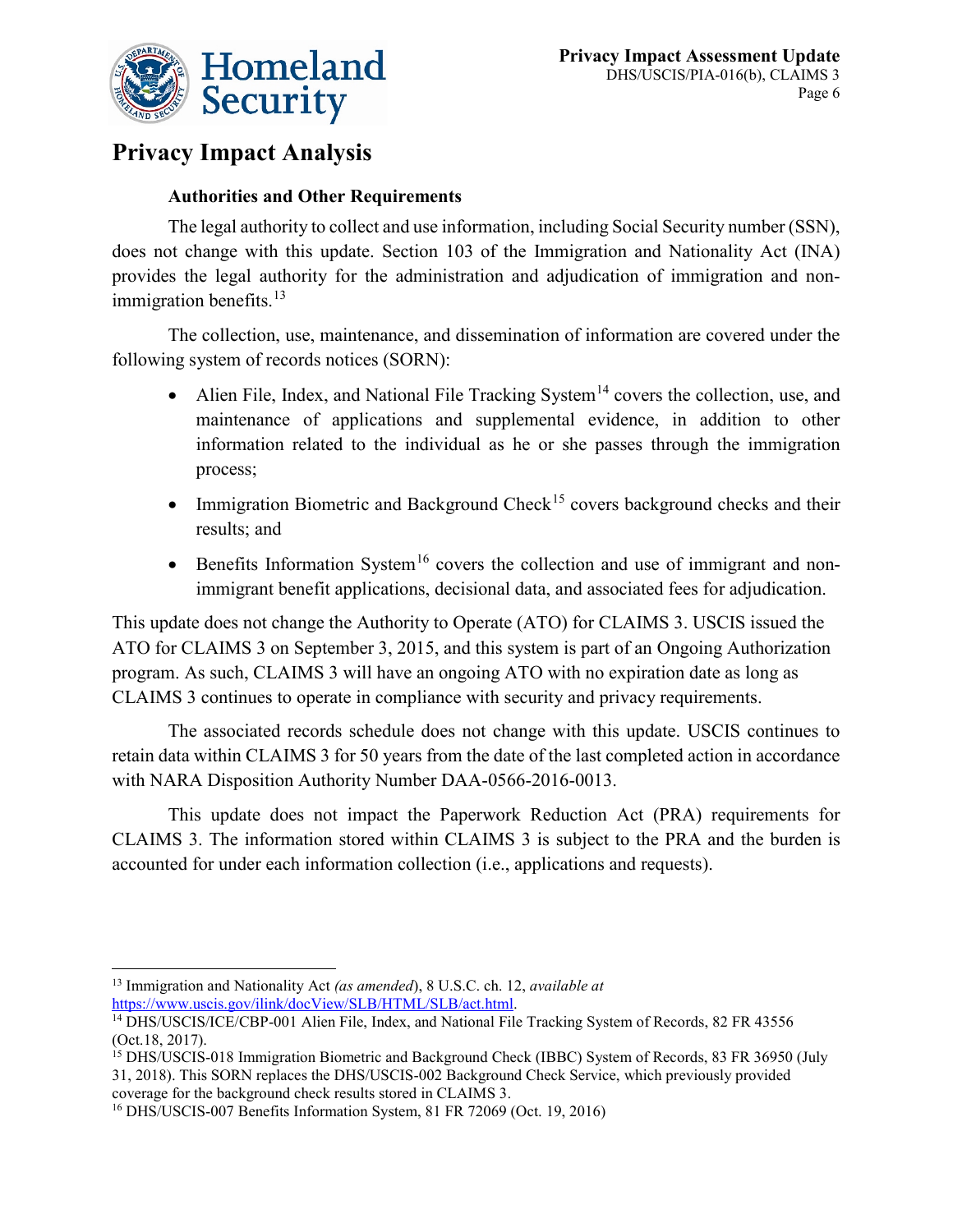

#### **Characterization of the Information**

This update does not impact the collection of information in CLAIMS 3. USCIS continues to collect and maintain the information outlined in Section 2.0 of the DHS/USCIS/PIA-016(a) CLAIMS 3 and Associated Systems.

This update does not impact the sources of information collected. USCIS continues to collect information directly from the immigration related requestor and/or legal representative and internal and external systems. Instead of solely collecting information via paper forms, USCIS is now also collecting information via the myUSCIS online portal. Information from myUSCIS is transferred directly into CLAIMS 3 via Kafka.

This update does not impact the use of information from commercial sources or publicly available data.

This update increases the accuracy of information received from the requestor and/or legal representative. Previously, information was manually entered into the CLAIMS 3 system from the immigration related request form. The automatic transfer of data from myUSCIS to CLAIMS 3 (via Kafka) reduces the potential of risk of inaccurate data due to manual data entry throughout the adjudication process. Kafka is highly available and resilient to system failures and supports automatic recovery, making Kafka a reliable choice to send accurate and complete data between myUSCIS and CLAIMS 3.

**Privacy Risk:** There is a risk that inaccurate or incomplete data will be transferred from myUSCIS to CLAIMS 3 via Kafka.

**Mitigation:** This risk is mitigated. Previously, information was manually entered into the CLAIMS 3 system from the request form. With this practice, there was an increased risk of inaccurate data within CLAIMS 3. USCIS mitigated this risk as best as possible through training, supervisor reviews, and ongoing quality assurance reviews. With this update, data is entered into myUSCIS directly from the benefit requestor and is then encrypted, transported, and delivered "as is" to CLAIMS 3 via Kafka, with the exception of reformatting to standardize the representation of the data. This process ensures the data integrity from the producer system to the consumer system. Kafka continuously extracts, replicates, and loads myUSCIS information in real-time to keep that system data consistent with the data in myUSCIS. Kafka continuously refreshes, which allows the tool to identify changes and immediately send any updated or corrected information to CLAIMS 3.

#### **Uses of the Information**

The uses of information do not change as a result of this update. USCIS continues to use CLAIMS 3 and its associated systems to support and manage the administration and adjudication of certain immigration related requests.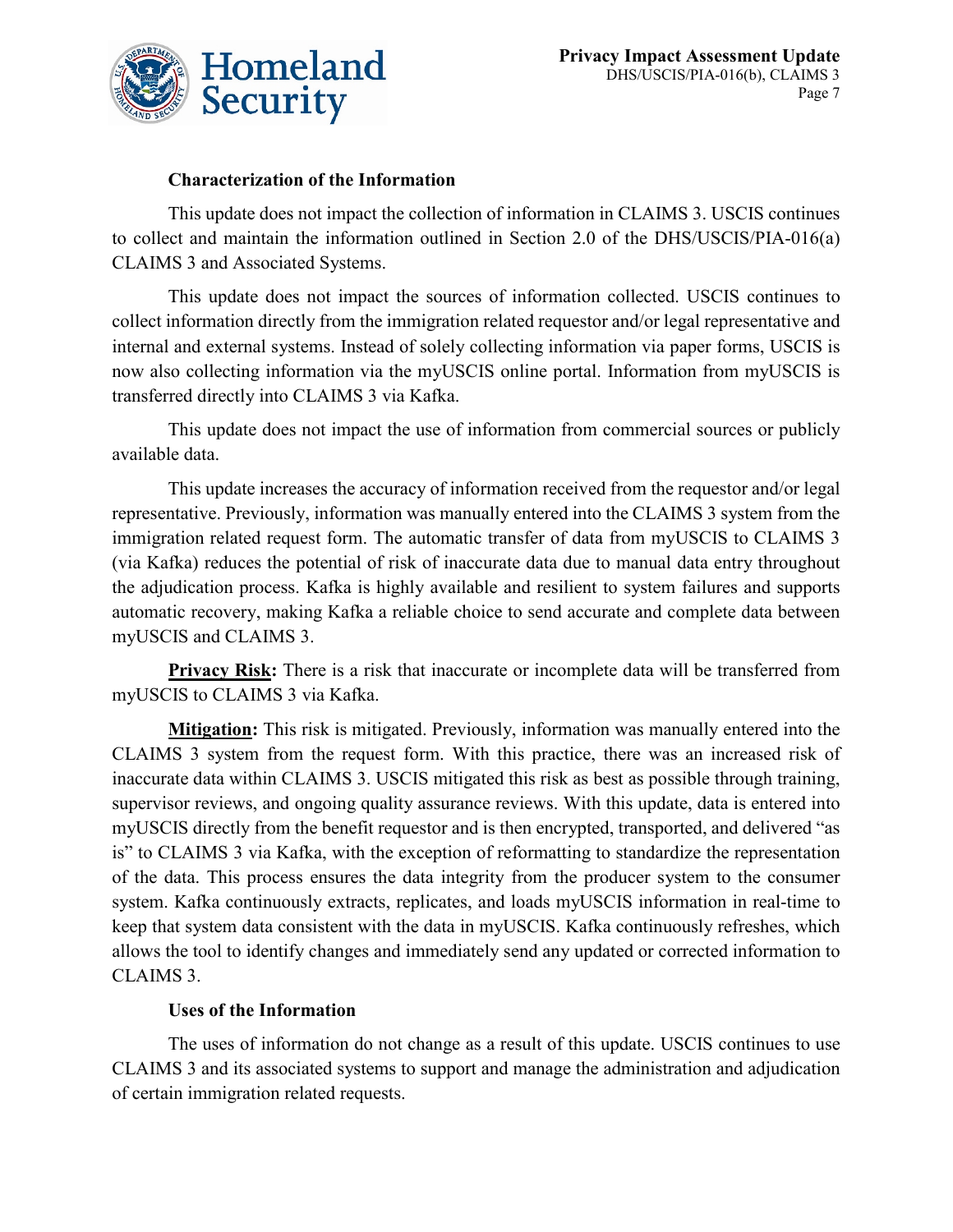

CLAIMS 3 continues to not use technology to conduct electronic searches, queries, or analyses to discover or locate a predictive pattern or anomaly.

DHS Components continue to have read-only access to CLAIMS 3 to perform mission requirements, but will be unable to access STACKS using the STACKS icon in CLAIMS 3. DHS Component access and use does not change as a result of this update.

There are no additional risks to the uses of information.

## **Notice**

USCIS is providing general notice about the system changes through this PIA update. USCIS also continues to provide notice through the associated SORNs listed in the "Authorities and Other Requirements," and through the Privacy Notices on the associated forms (both paper and electronic). Furthermore, once electronic filing is mandated, USCIS will publish subsequent notices stating that the paper form will no longer be accepted and the request must be submitted online. There are no additional risks to notice.

## **Data Retention by the project**

The records schedule does not change with this update. Data will be retained for 50 years from the date of the last completed action in accordance with NARA Disposition Authority Number DAA-0566-2016-0013. There are no additional risks to the retention of information.

#### **Information Sharing**

The external sharing of CLAIMS 3 does not change as a result of this PIA. Any external sharing through myUSCIS and STACKS is discussed in the myUSCIS and CMS PIAs, respectively. There are no additional risks to information sharing.

#### **Redress**

This update does not impact how access, redress, and correction may be sought through USCIS. USCIS continues to provide individuals with access to their information through a Privacy Act or Freedom of Information Act (FOIA) request. Individuals not covered by the Privacy Act or Judicial Redress Act (JRA) still may obtain access to records consistent with FOIA unless disclosure is prohibited by law or if the agency reasonably foresees that disclosure would harm an interest protected by an exemption. U.S. Citizens and Lawful Permanent Residents may also file a Privacy Act request to access their information. If an individual would like to file a Privacy Act or FOIA request to view his or her USCIS record, the request can be mailed to the following address:

National Records Center Freedom of Information Act/Privacy Act Program P. O. Box 648010 Lee's Summit, MO 64064-8010

Persons not covered by the Privacy Act or JRA are not able to amend their records through FOIA. Should a non-U.S. person find inaccurate information in his or her record received through FOIA,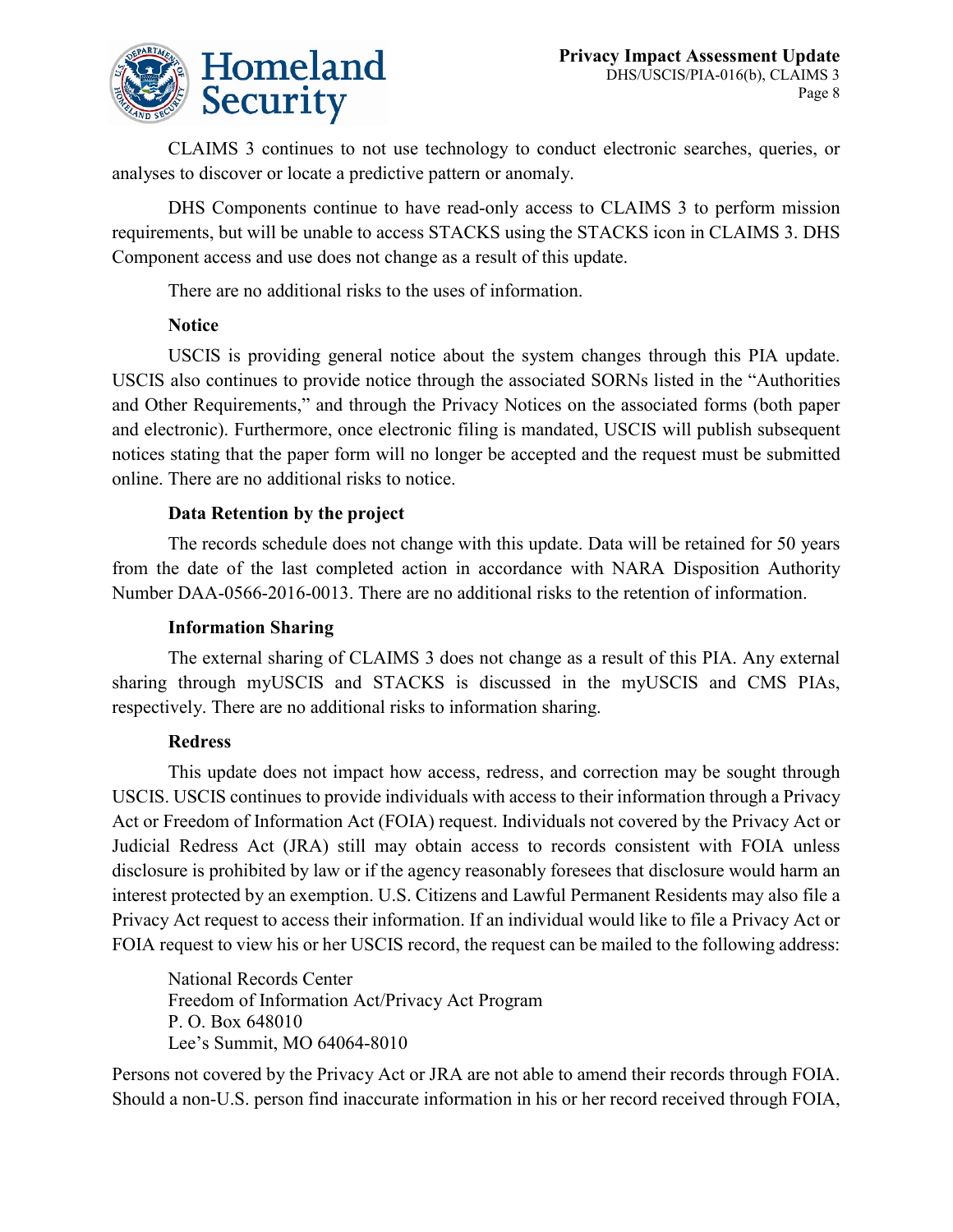

he or she may visit a local USCIS Field Office to identify and amend inaccurate records with evidence.

#### **Auditing and Accountability**

USCIS ensures that practices stated in this PIA comply with federal, DHS, and USCIS standards, policies, and procedures, including standard operating procedures, rules of behavior, and auditing and accountability procedures. CLAIMS 3 is maintained in the Amazon Web Services (AWS), which is a public cloud designed to meet a wide range of security and privacy requirements (e.g., administrative, operational, and technical controls) that are used by USCIS to protect data in accordance with federal security guidelines.[17](#page-8-0) AWS is Federal Risk and Authorization Management Program (FedRAMP)-approved and authorized to host PII.<sup>[18](#page-8-1)</sup> FedRAMP is a U.S. government-wide program that delivers a standard approach to the security assessment, authorization, and continuous monitoring for cloud services. USCIS employs technical and security controls to preserve the confidentiality, integrity, and availability of the data, which are validated during the security authorization process. These technical and security controls limit access to USCIS users and mitigate privacy risks associated with unauthorized access and disclosure to non-USCIS users. Further DHS security specifications also require auditing capabilities that log the activity of each user in order to reduce the possibility of misuse and inappropriate dissemination of information. All user actions are tracked via audit logs to identify information by user identification, network terminal identification, date, time, and data accessed. All USCIS systems employ auditing measures and technical safeguards to prevent the misuse of data.

**Privacy Risk:** The data maintained by Amazon Web Services (AWS) for the purposes of cloud hosting may be vulnerable to breach because security controls may not meet system security levels required by DHS.

**Mitigation:** This risk is mitigated. USCIS is responsible for all PII associated with the CLAIMS 3, whether on USCIS infrastructure or on a vendor's infrastructure and it therefore imposes strict requirements on vendors for safeguarding PII data. This includes adherence to the DHS 4300A Sensitive Systems Handbook, which provides implementation criteria for the rigorous requirements mandated by DHS's Information Security Program.<sup>[19](#page-8-2)</sup> USCIS cloud service providers must be FedRAMP-certified. By using FedRAMP-certified providers, USCIS leverages cloud services assessed and granted provisional security authorization through the FedRAMP process to increase efficiency while ensuring security compliance. All contracted cloud service providers must follow DHS privacy and security policy requirements. Before using AWS, USCIS verified through a risk assessment that AWS met all DHS privacy and security policy requirements.

 $\overline{a}$ 

<span id="page-8-0"></span><sup>&</sup>lt;sup>17</sup> Public clouds are owned and operated by third-party service providers whereas private clouds are those that are built exclusively for an individual enterprise.

<span id="page-8-1"></span><sup>18</sup> [https://marketplace.fedramp.gov/#/product/aws-us-eastwest?status=Compliant&sort=productName.](https://marketplace.fedramp.gov/#/product/aws-us-eastwest?status=Compliant&sort=productName)

<span id="page-8-2"></span><sup>19</sup> See [https://www.dhs.gov/publication/dhs-4300a-sensitive-systems-handbook.](https://www.dhs.gov/publication/dhs-4300a-sensitive-systems-handbook)